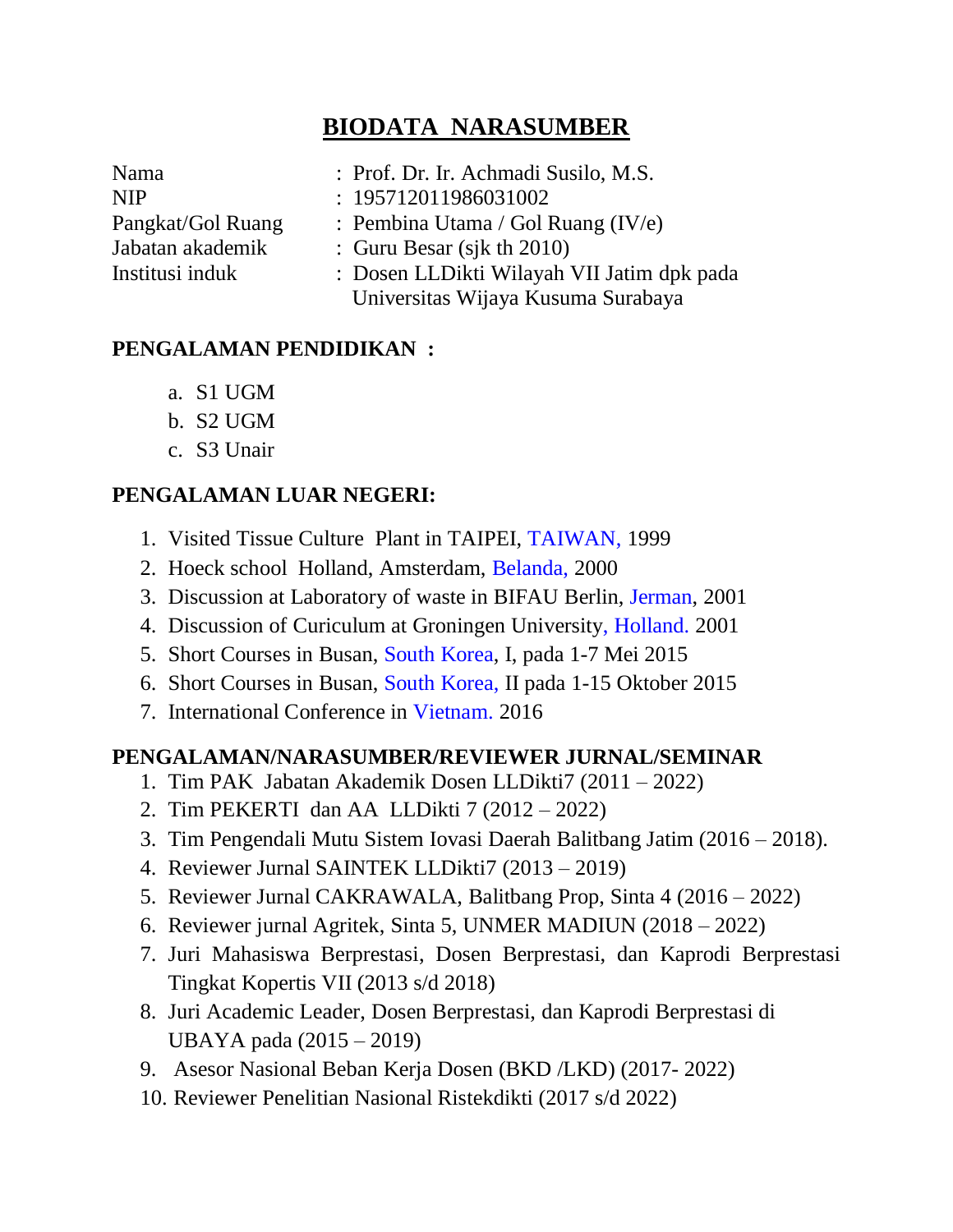- 11. Tim Pakar SPMI di LLDikti wilayah 7 jatim (tahun 2018).
- 12. Ketua Dewan Pembina Forum Karier Dosen Indonesia (2019 s/d saat ini)
- 13. Tim Narasumber MBKM LLdikti 7 Jatim tahun 2020
- 14. Tim Narasumber/SDM (kualifikasi jafa dosen ) Asosiasi Dosen Republik Indonesia (ADRI) pusat (2021-2022)

### **PENGALAMAN RISET DAN PENMAS**

- 1. Mendapat dana Riset Fundamental Simlitabmas Dikti 2010
- 2. Mendapatkan dana Riset Fundamental Dikti tahun 2011
- 3. Mendapatkan Dana Riset Hibah Bersaing Dikti Th 1 (Ristek dikti 2012)
- 4. Mendapatkan dana IbM (Iptek bagi Masyarakat) Ristek dikti 2013
- 5. Mendapatkan dana Riset Hibah Bersaing Ristek Dikti 2013
- 6. Mendapat dana Riset IbM Dikti 2013 ttg Rumah Pangan Lestari
- 7. Mendapatkan dana Riset Fundamental Dikti Th, 2014
- 8. Mendapatkan dana Riset Unggulan Perguruan Tinggi (PUPT) Th 2016
- 9. Mendapat dana Riset PUPT Ristekdikti Th 2017
- 10. Mendapat dana Riset PTUPT Kementerian Ristekdikti Th 2018
- 11. Mendapat dana Riset PTUPT Ristekdikti. Tahun 2019
- 12. Mendapat dana Riset PTUPT Ristekdikti tahun 2020

## **PUBLIKASI 5 TH TERAKHIR (2017-2021)**

- 1. Journal of Research and Technology, Vol. 4 No. **2 Desember 2018**, judul POLA DISTRIBUSI DAN IDENTIFIKASI JENIS BENALU PADA TUMBUHAN RUANG TERBUKA HIJAU KOTA SURABAYA. Jurnal nasional **Terakreditasi Nasional, Sinta 3**
- 2. Journal of Chemical Technology and Metallurgy **Vol 52, N0 6. 2017**. CHITOSAN-BASED NEEM SEED EXTRACT NANOCAPSULES: A NEW APPROACH ON ENHANCING ITS EFFECTIVENESS AS AN INSECTICIDE DELIVERY AGENT. Jurnal internasional terindek database internasional bereputasi **(Scopus Q3)**
- **3.** Chemistry & Chemical Technology **Vol 13, No 2, 2019**, pp.240-246. Judul EFFICIENCY STUDY OF NEEM SEEDS-BASE NANOBIOPESTICIDES. Jurnal Internasional terindeks database internasional bereputasi **(Scopus Q3)**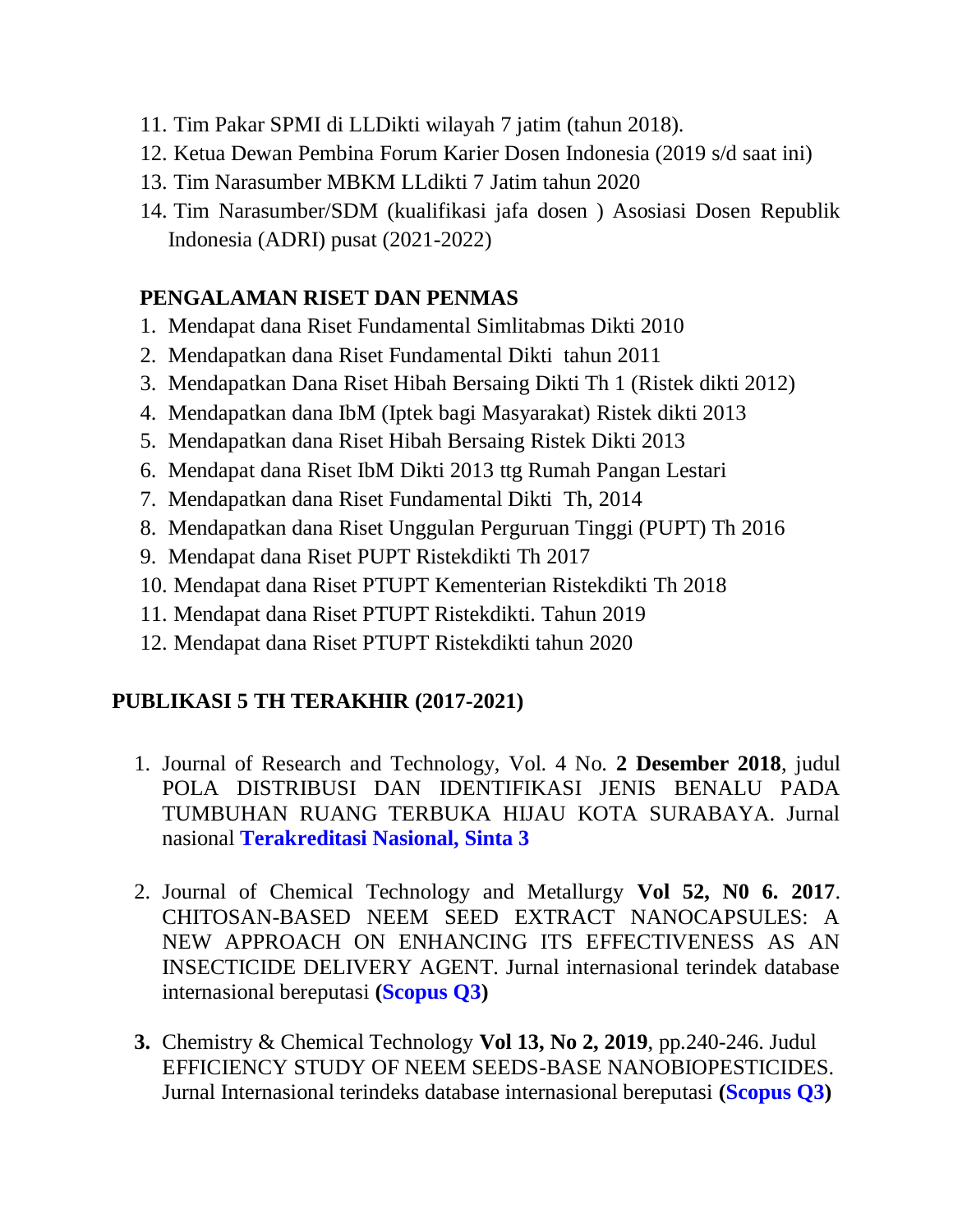- **4.** *EurAsian Journal of Biosci 13, 2217-2224* **(2019).** Response of Riptortus linearis towards the aplication of Bintaro (Cerbera manghas) leaf extract. First author pada Jurnal Internasional terindeks data base internasional bereputasi (**Scopus Q4, First Author))**
- **5.** *Sys Rev Pharm 2020; 11(5): 199-204 (2020)*. REPELLENT ACTIVITY OF BINTARO LEAF EXTRACT (*Cerbera manghas)* AGAINST *Spodoptera litura* **(Scopus Q2, first author & Corresponding author)**
- **6.** *International Journal of Biology and Biomedical Engineering. Vol 14., 2020.* Repellence of Bintaro Plant Extract (*Cerbera manghas*) against pod-sucking insects (*Riptortus linearis*) (Hemiptera)..(**Scopus Q3, Corresponding author)**
- **7.** *Eco. Env. & Cons. 26 (2) : 2020*; pp. (1-9). Effect of mango's mistletoe (*Dendrophthoe pentandra* (L.) miq) leaf extract on the biology of Spodoptera litura **(Scopus Q4, Corresponding author)).**
- **8.** The Effect of Bintaro (*Cerbera manghas)* Leaf Extract on Transmission of Aphids (Homoptera) in Chili (*Capsicum annuum*) Plants, Volume 14, 2020. *INTERNATIONAL JOURNAL OF BIOLOGY AND BIOMEDICAL ENGINEERING* DOI: 10.46300/91011.2020.14.31 (**Scopus Q3, Corresponding author)**)
- **9.** Study of the Damage of Green Open Space Plants Due to Parasitized by Parasite in Surabaya City. *Sys Rev Pharm 2020;11(2):786-794*. A multifaceted review journal in the field of pharm (**Scopus Q2, second author**)
- **10.**Analysis of the Agri-business sector as a potential and sustainability sector in food security. **Russian Journal Of Agriculture Science, RJOAS 5(113),** May 2021 **(DOAJ, Copernicus, Second author)**
- **11.** The influence of product innovation, market orientation and organizational culture on bussiness performance with the competitive advantage as intervening variable: empirical study of agricultural creative industry MSMES at bojonegoro regency of east java, Indonesia. **Russian Journal Of Agriculture Science, RJOAS 6 (116)**, August 2021 **(terindeks DOAJ, EBSCO)** [https://rjoas.com/issue-2021-08/article\\_20.pdf](https://rjoas.com/issue-2021-08/article_20.pdf)